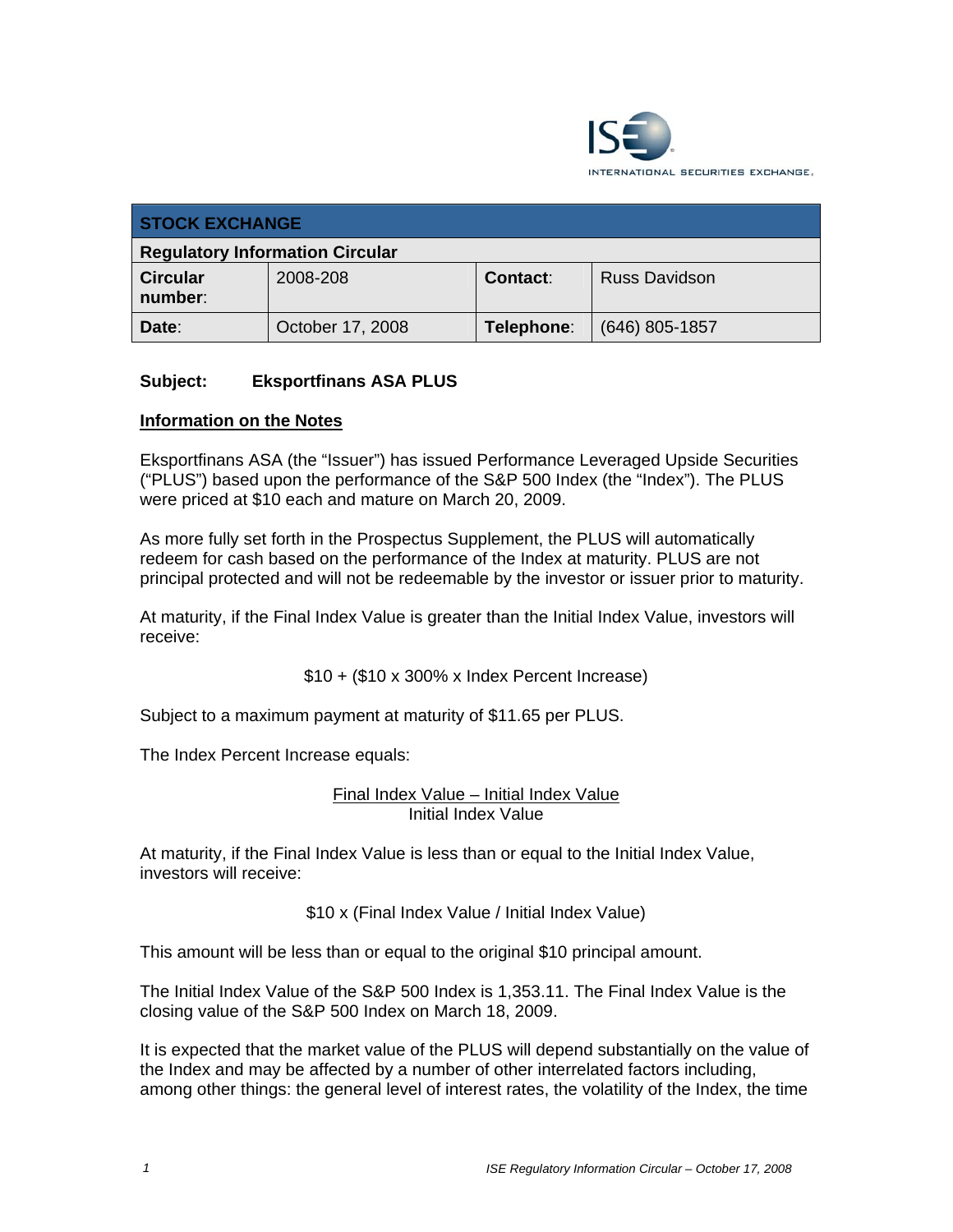remaining to maturity, the dividend yield of the stocks comprising the Index, and the credit ratings of the Issuer.

Investing in the PLUS is not equivalent to investing in the S&P 500 Index.

The Trustee for the securities is The Bank of New York.

Trading in the shares on ISE is on a UTP basis and is subject to ISE equity trading rules. The shares will trade from 9:00 a.m. until 4:00 p.m. Eastern Time. Equity Electronic Access Members ("Equity EAMs") trading the shares during the Pre-Market Session are exposed to the risk of the lack of the calculation or dissemination of underlying index value or intraday indicative value ("IIV"). For certain derivative securities products, an updated underlying index value or IIV may not be calculated or publicly disseminated in the Pre-Market hours. Since the underlying index value and IIV are not calculated or widely disseminated during Pre-Market hours, an investor who is unable to calculate implied values for certain derivative securities products during Pre-Market hours may be at a disadvantage to market professionals.

Equity EAMs also should review NASD Notice to Members 03-71 for guidance on trading these products. The Notice reminds members of their obligations to: (1) conduct adequate due diligence to understand the features of the product; (2) perform a reasonable-basis suitability analysis; (3) perform customer-specific suitability analysis in connection with any recommended transactions; (4) provide a balanced disclosure of both the risks and rewards associated with the particular product, especially when selling to retail investors; (5) implement appropriate internal controls; and (6) train registered persons regarding the features, risk and suitability of these products.

**This Regulatory Information Circular is not a statutory Prospectus. Equity EAMs should consult the Trust's Registration Statement, SAI, Prospectus and the Fund's website for relevant information.**